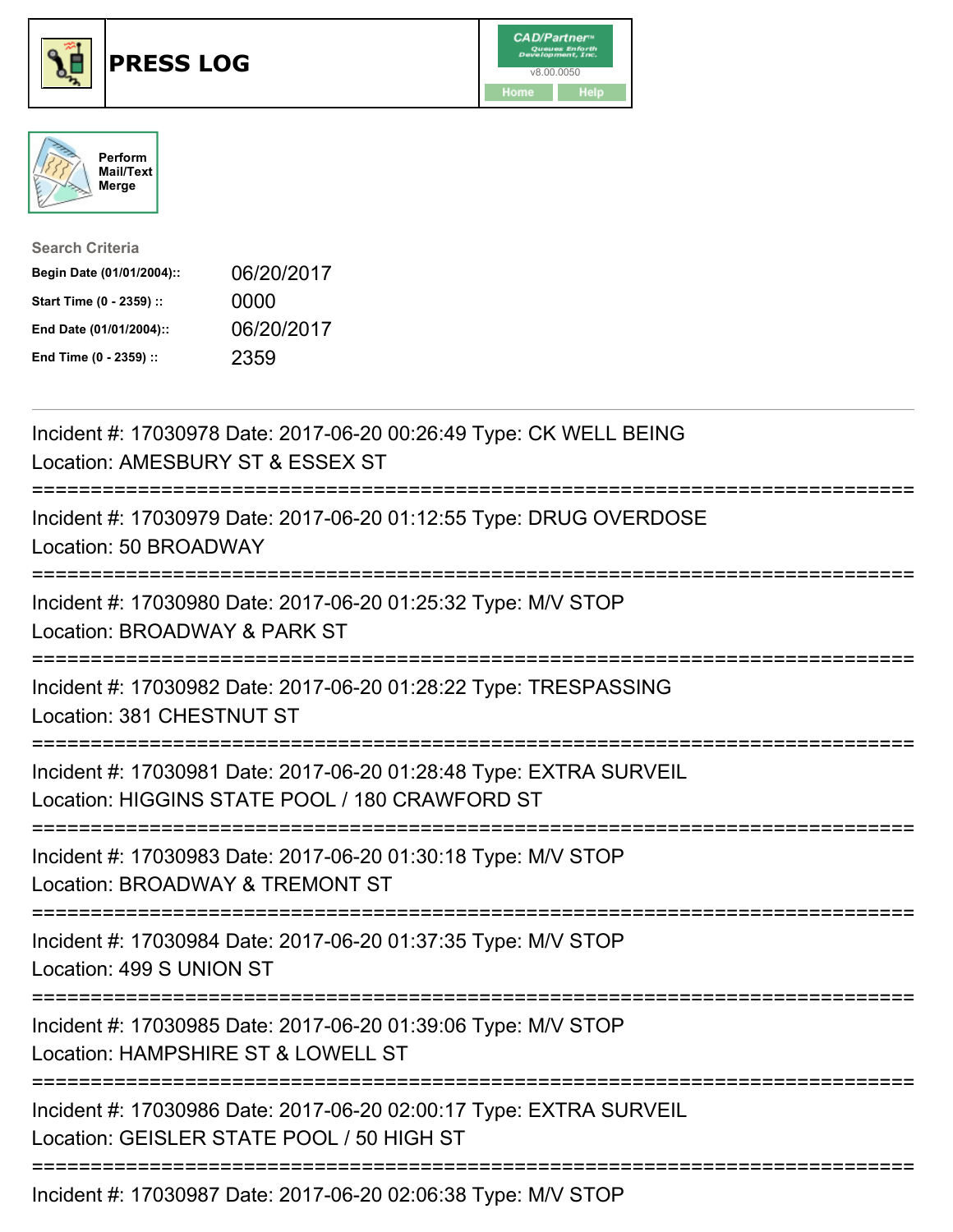| Location: E HAVERHILL ST & ELM ST                                                                                                       |
|-----------------------------------------------------------------------------------------------------------------------------------------|
| Incident #: 17030988 Date: 2017-06-20 02:58:52 Type: M/V STOP<br>Location: FARLEY ST & S BROADWAY                                       |
| Incident #: 17030989 Date: 2017-06-20 03:04:17 Type: ALARMS<br>Location: 31 MERRIMACK ST                                                |
| Incident #: 17030990 Date: 2017-06-20 03:08:50 Type: DISORDERLY<br>Location: 82 AMHERST ST                                              |
| Incident #: 17030991 Date: 2017-06-20 03:33:42 Type: M/V STOP<br>Location: 114 PLAZA / null                                             |
| Incident #: 17030992 Date: 2017-06-20 03:35:25 Type: M/V STOP<br>Location: ANDOVER ST & BEACON ST                                       |
| Incident #: 17030993 Date: 2017-06-20 05:37:12 Type: MAL DAMAGE<br>Location: 449 LOWELL ST                                              |
| :===================================<br>Incident #: 17030994 Date: 2017-06-20 06:53:01 Type: A&B PROG<br>Location: 1 CANAL ST           |
| Incident #: 17030995 Date: 2017-06-20 07:07:40 Type: M/V STOP<br>Location: E HAVERHILL ST & PROSPECT ST                                 |
| Incident #: 17030996 Date: 2017-06-20 07:08:15 Type: M/V STOP<br>Location: 50 BROADWAY                                                  |
| Incident #: 17030997 Date: 2017-06-20 07:08:47 Type: ALARMS<br>Location: 10 LEROY AV                                                    |
| Incident #: 17030998 Date: 2017-06-20 07:11:28 Type: M/V STOP<br>Location: BURGER KING / 187 BROADWAY                                   |
| Incident #: 17030999 Date: 2017-06-20 07:31:21 Type: B&E/MV/PAST<br>Location: 17 MILTON ST                                              |
| --------------------------------<br>Incident #: 17031000 Date: 2017-06-20 07:32:21 Type: M/V STOP<br>Location: HAMPSHIRE ST & LOWELL ST |
| $Incidont #: 17031001 Nato: 2017 06. 20.07:33:05. Two: MAY CTOD$                                                                        |

Incident #: 17031001 Date: 2017-06-20 07:33:05 Type: M/V STOP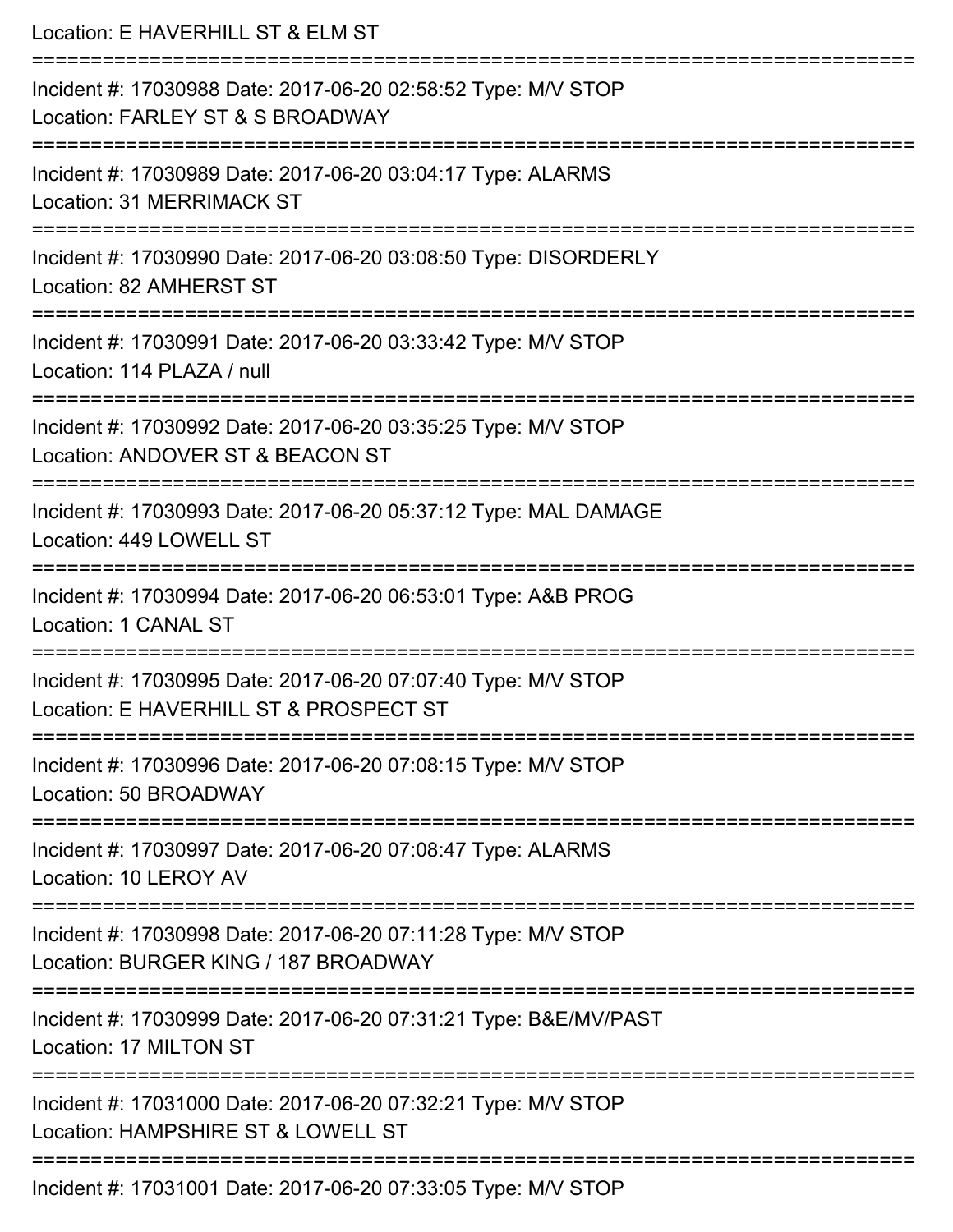| Incident #: 17031002 Date: 2017-06-20 07:39:30 Type: MV/BLOCKING<br>Location: 437 ANDOVER ST                        |
|---------------------------------------------------------------------------------------------------------------------|
| Incident #: 17031003 Date: 2017-06-20 07:52:53 Type: ALARMS<br>Location: 162 ANDOVER ST                             |
| Incident #: 17031004 Date: 2017-06-20 09:01:27 Type: NOISE ORD<br>Location: 101 HIGH ST                             |
| Incident #: 17031005 Date: 2017-06-20 09:37:01 Type: STOL/MV/PAS<br>Location: 86 OSGOOD ST                          |
| Incident #: 17031006 Date: 2017-06-20 09:44:03 Type: M/V STOP<br>Location: 101 AMESBURY ST                          |
| Incident #: 17031007 Date: 2017-06-20 09:51:05 Type: M/V STOP<br>Location: ESSEX ST & NEWBURY ST                    |
| Incident #: 17031008 Date: 2017-06-20 09:53:51 Type: M/V STOP<br>Location: COMMON ST & LAWRENCE ST                  |
| Incident #: 17031009 Date: 2017-06-20 09:55:39 Type: DISTURBANCE<br>Location: PENTUCKETT MEDICAL / 500 MERRIMACK ST |
| Incident #: 17031010 Date: 2017-06-20 10:08:20 Type: AUTO ACC/UNK PI<br><b>Location: ANDOVER ST</b>                 |
| Incident #: 17031011 Date: 2017-06-20 10:08:45 Type: 209A/VIOLATION<br>Location: 6 WOOD WY #6                       |
| Incident #: 17031012 Date: 2017-06-20 10:11:39 Type: WIRE DOWN<br>Location: MERRIMACK ST & PARKER ST                |
| Incident #: 17031013 Date: 2017-06-20 10:17:22 Type: MEDIC SUPPORT<br>Location: 474 ANDOVER ST FL 1                 |
| Incident #: 17031016 Date: 2017-06-20 10:19:26 Type: STOL/MV/PAS<br>Location: 24 MEDFORD ST                         |
| Incident #: 17031014 Date: 2017-06-20 10:28:31 Type: NOTIFICATION                                                   |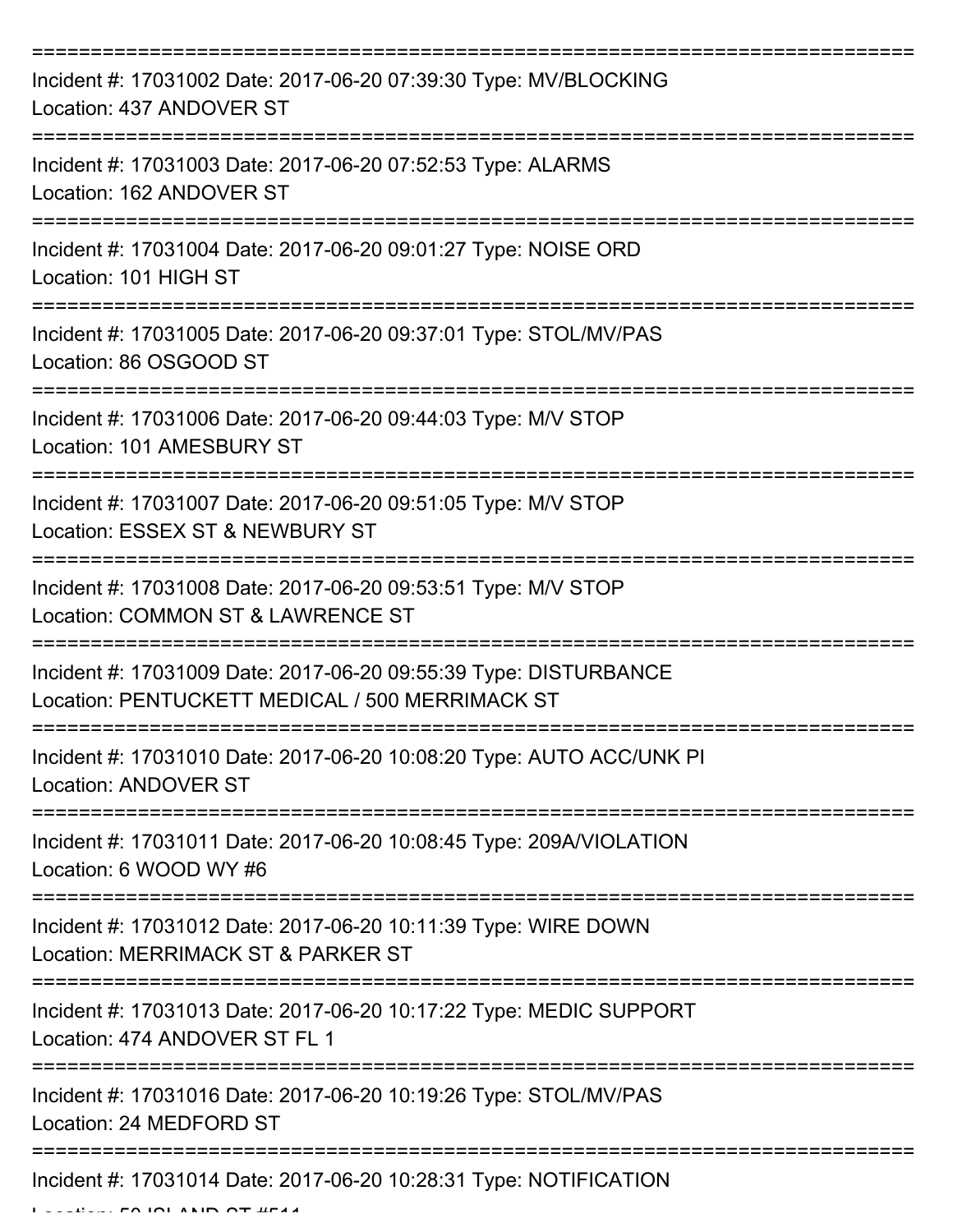| Incident #: 17031015 Date: 2017-06-20 10:33:31 Type: AUTO ACC/NO PI<br>Location: MARKET ST & PARKER ST           |
|------------------------------------------------------------------------------------------------------------------|
| Incident #: 17031017 Date: 2017-06-20 10:40:55 Type: CK WELL BEING<br>Location: OLIVER SCHOOL / 183 HAVERHILL ST |
| Incident #: 17031018 Date: 2017-06-20 10:52:55 Type: TOW OF M/V<br>Location: METHUEN ST & MILL ST                |
| Incident #: 17031019 Date: 2017-06-20 10:58:08 Type: EXTRA SURVEIL<br><b>Location: CLIFTON ST</b>                |
| Incident #: 17031020 Date: 2017-06-20 11:13:35 Type: M/V STOP<br>Location: HAVERHILL ST & WEST ST                |
| Incident #: 17031021 Date: 2017-06-20 11:14:27 Type: NOTIFICATION<br>Location: 148 ABBOTT ST                     |
| Incident #: 17031022 Date: 2017-06-20 11:44:25 Type: M/V STOP<br>Location: 28 HANCOCK ST                         |
| Incident #: 17031023 Date: 2017-06-20 11:51:20 Type: M/V STOP<br>Location: 54 MEDFORD ST                         |
| Incident #: 17031026 Date: 2017-06-20 12:12:36 Type: IDENTITY THEFT<br>Location: 15 TREMONT ST #1 FL 1           |
| Incident #: 17031024 Date: 2017-06-20 12:31:31 Type: TOW OF M/V<br>Location: 59 BROMFIELD ST                     |
| Incident #: 17031025 Date: 2017-06-20 12:35:49 Type: TOW OF M/V<br>Location: BROADWAY & CONCORD ST               |
| Incident #: 17031027 Date: 2017-06-20 12:41:01 Type: THREATS<br>Location: 90 E HAVERHILL ST #1                   |
| Incident #: 17031028 Date: 2017-06-20 12:56:00 Type: KEEP PEACE<br>Location: 157 MT VERNON ST                    |
| Incident #: 17031029 Date: 2017-06-20 13:13:37 Type: M/V STOP                                                    |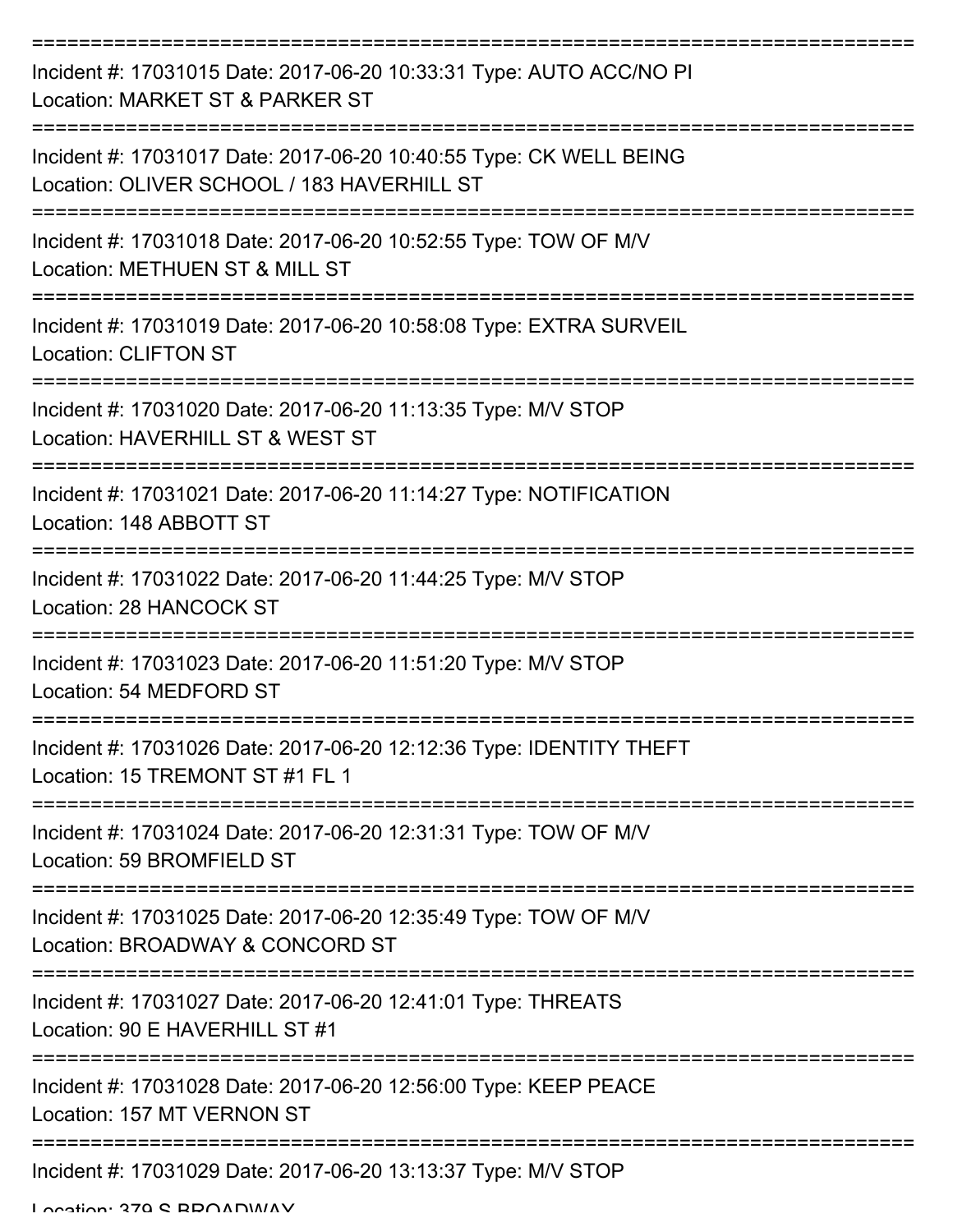| Incident #: 17031030 Date: 2017-06-20 13:22:16 Type: SUS PERS/MV<br>Location: 293 JACKSON ST            |
|---------------------------------------------------------------------------------------------------------|
| Incident #: 17031031 Date: 2017-06-20 13:27:49 Type: M/V STOP<br>Location: BROADWAY & CONCORD ST        |
| Incident #: 17031032 Date: 2017-06-20 13:38:28 Type: M/V STOP<br>Location: MERRIMACK ST & PARKER ST     |
| Incident #: 17031033 Date: 2017-06-20 13:48:32 Type: TOW OF M/V<br>Location: 231 BROADWAY               |
| Incident #: 17031034 Date: 2017-06-20 13:49:46 Type: CK WELL BEING<br>Location: 40 LAWRENCE ST #438     |
| Incident #: 17031035 Date: 2017-06-20 13:53:59 Type: AUTO ACC/NO PI<br>Location: 419 HAMPSHIRE ST       |
| Incident #: 17031036 Date: 2017-06-20 14:16:01 Type: M/V STOP<br>Location: BLANCHARD ST & FARNHAM ST    |
| Incident #: 17031037 Date: 2017-06-20 14:18:58 Type: M/V STOP<br>Location: FREEMAN CT & MELROSE ST      |
| Incident #: 17031038 Date: 2017-06-20 14:28:30 Type: WARRANT SERVE<br>Location: 146 HIGH ST             |
| Incident #: 17031039 Date: 2017-06-20 14:32:46 Type: MEDIC SUPPORT<br>Location: 112 MARSTON ST          |
| Incident #: 17031042 Date: 2017-06-20 14:44:53 Type: LARCENY/MV/PAST<br>Location: 660 S UNION ST        |
| Incident #: 17031041 Date: 2017-06-20 14:48:20 Type: DISABLED MV<br><b>Location: MERRIMACK ST</b>       |
| Incident #: 17031040 Date: 2017-06-20 14:48:50 Type: M/V STOP<br>Location: PARK ST & TRENTON ST         |
| Incident #: 17031044 Date: 2017-06-20 15:16:05 Type: MV/BLOCKING<br>Location: E HAVERHILL ST & FERRY ST |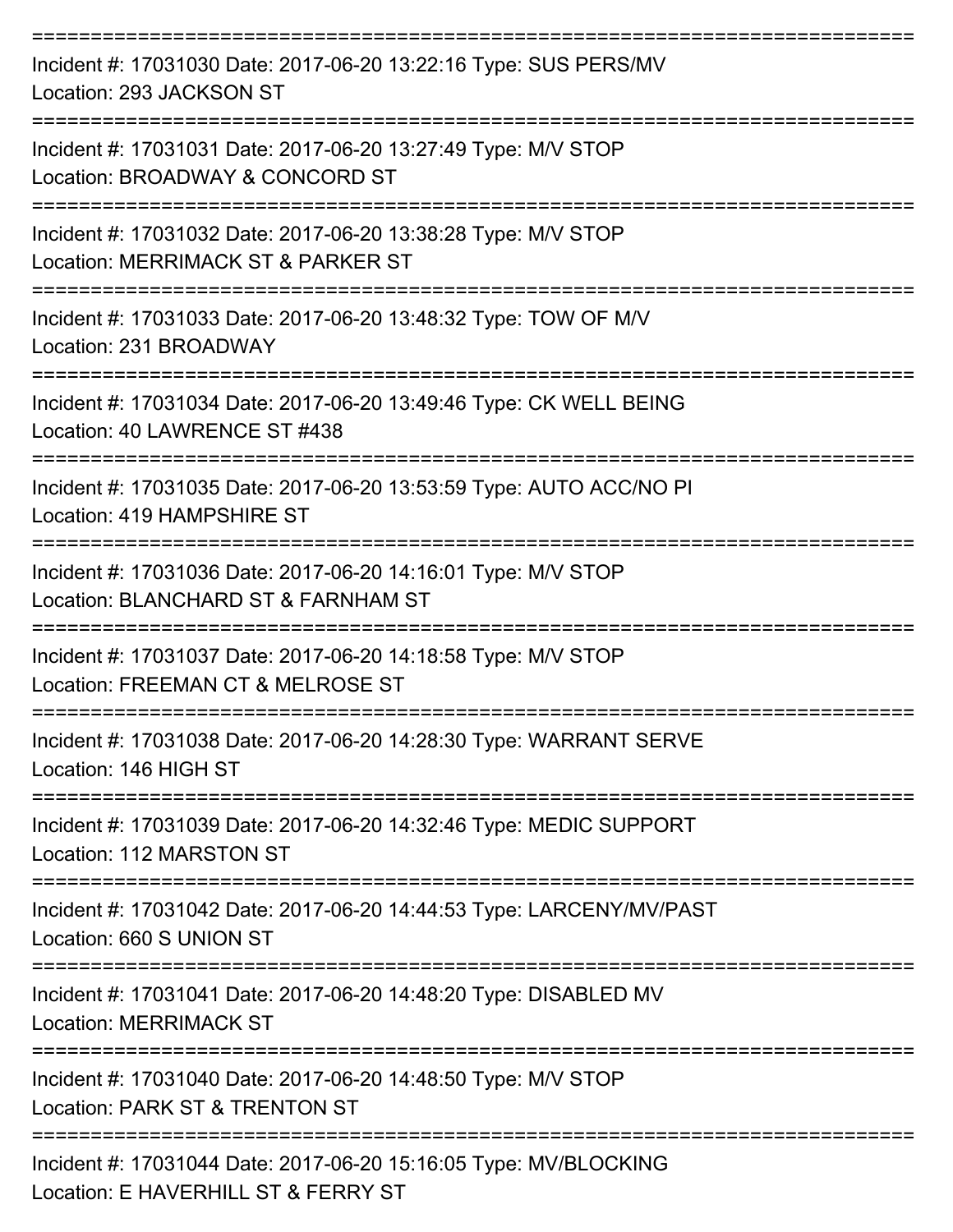| Incident #: 17031043 Date: 2017-06-20 15:16:35 Type: TOW OF M/V<br>Location: HAMPTON ST & HAVERHILL ST                        |
|-------------------------------------------------------------------------------------------------------------------------------|
| ========================<br>Incident #: 17031045 Date: 2017-06-20 15:18:42 Type: M/V STOP<br>Location: ALLSTON ST & HIGH ST   |
| Incident #: 17031046 Date: 2017-06-20 15:27:56 Type: M/V STOP<br>Location: HIGH ST & STORROW ST                               |
| Incident #: 17031047 Date: 2017-06-20 15:39:51 Type: M/V STOP<br>Location: SALEM ST & SHAWSHEEN RD<br>.---------------------- |
| Incident #: 17031048 Date: 2017-06-20 15:45:06 Type: TOW OF M/V<br>Location: 294 AMES ST                                      |
| Incident #: 17031049 Date: 2017-06-20 16:10:04 Type: SUS PERS/MV<br>Location: 73 WINTHROP AV                                  |
| Incident #: 17031050 Date: 2017-06-20 16:13:19 Type: SUS PERS/MV<br>Location: CROSS ST & HAMPSHIRE ST                         |
| Incident #: 17031051 Date: 2017-06-20 16:15:05 Type: TRESPASSING<br>Location: HIGGINS STATE POOL / 180 CRAWFORD ST            |
| Incident #: 17031053 Date: 2017-06-20 16:21:04 Type: HIT & RUN M/V<br>Location: 280 MERRIMACK ST                              |
| Incident #: 17031052 Date: 2017-06-20 16:23:04 Type: CK WELL BEING<br>Location: 202 FERRY ST FL 3                             |
| Incident #: 17031055 Date: 2017-06-20 16:25:39 Type: COURT DOC SERVE<br>Location: 90 LOWELL ST                                |
| Incident #: 17031054 Date: 2017-06-20 16:26:24 Type: MEDIC SUPPORT<br>Location: PRIMO'S LIQUORS / 450 HAVERHILL ST            |
| Incident #: 17031056 Date: 2017-06-20 16:48:57 Type: SUS PERS/MV<br>Location: 522 ESSEX ST                                    |
| Incident #: 17031058 Date: 2017-06-20 16:52:22 Type: EMERGENCY209A<br>Location: 679 ESSEX ST #311                             |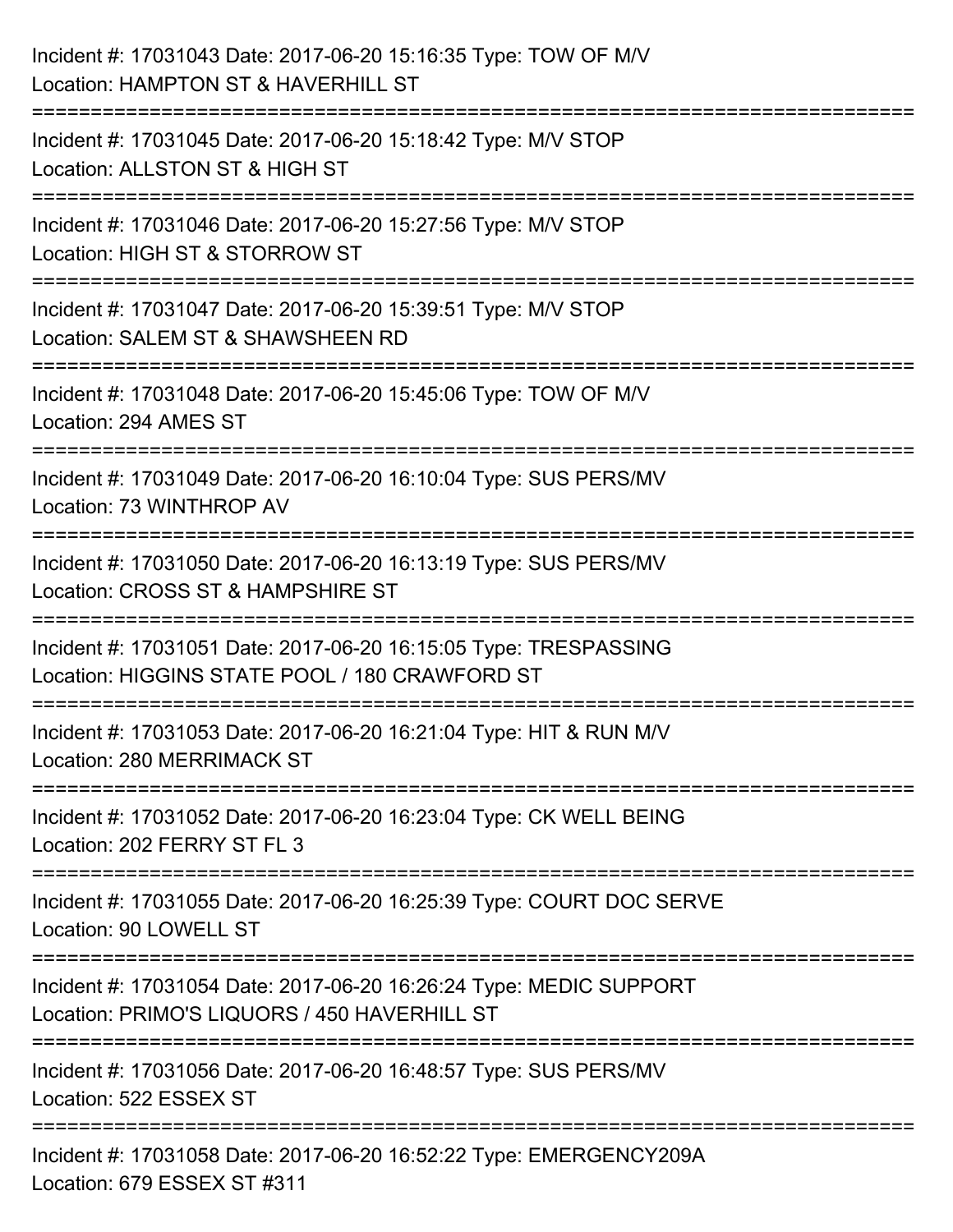Incident #: 17031057 Date: 2017-06-20 16:52:30 Type: M/V STOP Location: HAMPSHIRE ST =========================================================================== Incident #: 17031059 Date: 2017-06-20 16:57:12 Type: M/V STOP Location: BROADWAY & CONCORD ST =========================================================================== Incident #: 17031060 Date: 2017-06-20 17:00:00 Type: HIT & RUN M/V Location: WALK IN WALK IN / METHUEN ST & UNION ST =========================================================================== Incident #: 17031061 Date: 2017-06-20 17:00:44 Type: FIRE Location: LA TAMBORA / 205 BROADWAY =========================================================================== Incident #: 17031062 Date: 2017-06-20 17:04:32 Type: TRESPASSING Location: COR UNUM MEAL CENTER / 191 SALEM ST =========================================================================== Incident #: 17031065 Date: 2017-06-20 17:13:43 Type: 209A/SERVE Location: 41 DOYLE ST #1 RIGHT =========================================================================== Incident #: 17031063 Date: 2017-06-20 17:15:44 Type: SEX OFF. PAST Location: BELKNAP ST =========================================================================== Incident #: 17031064 Date: 2017-06-20 17:19:15 Type: AUTO ACC/UNK PI Location: ARLINGTON ST & TENNEY ST =========================================================================== Incident #: 17031066 Date: 2017-06-20 17:25:39 Type: CK WELL BEING Location: 64 BEACON ST =========================================================================== Incident #: 17031067 Date: 2017-06-20 17:33:54 Type: ANIMAL COMPL Location: 332 BROADWAY =========================================================================== Incident #: 17031068 Date: 2017-06-20 17:42:24 Type: ALARM/BURG Location: 237 ESSEX ST =========================================================================== Incident #: 17031069 Date: 2017-06-20 17:44:08 Type: ABAND MV Location: 87-91 EXCHANGE ST =========================================================================== Incident #: 17031070 Date: 2017-06-20 17:49:35 Type: SUS PERS/MV Location: 220 BRUCE ST =========================================================================== Incident #: 17031071 Date: 2017-06-20 17:55:11 Type: TRESPASSING Location: HIGGINS STATE POOL / 180 CRAWFORD ST

===========================================================================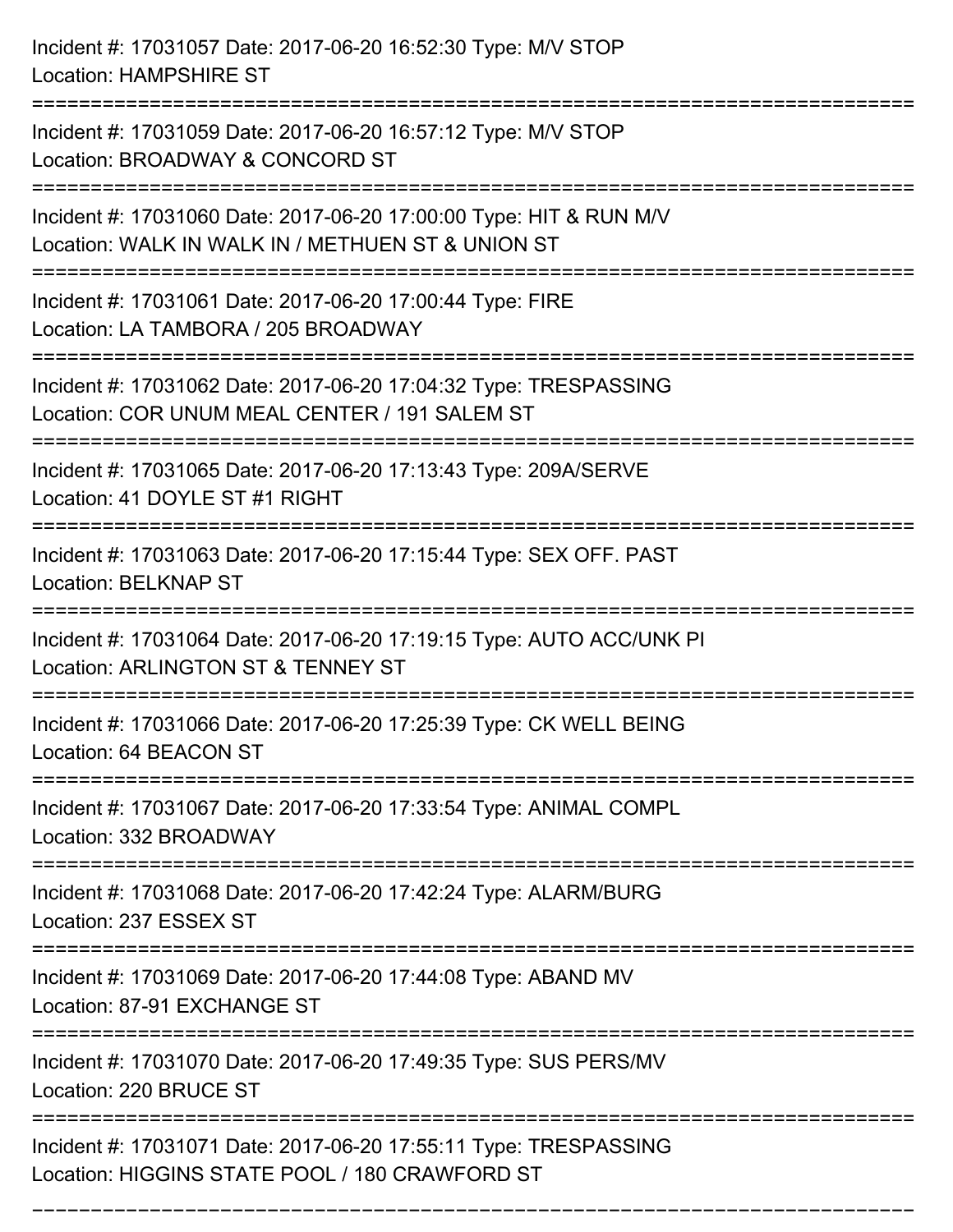| Incident #: 17031072 Date: 2017-06-20 17:55:47 Type: ALARM/BURG<br>Location: 401 MT VERNON ST                                                                                           |
|-----------------------------------------------------------------------------------------------------------------------------------------------------------------------------------------|
| Incident #: 17031073 Date: 2017-06-20 18:06:13 Type: NOISE ORD<br>Location: 124 BOXFORD ST                                                                                              |
| Incident #: 17031075 Date: 2017-06-20 18:10:20 Type: SUS PERS/MV<br>Location: S UNION ST & SALEM ST                                                                                     |
| Incident #: 17031074 Date: 2017-06-20 18:12:19 Type: M/V STOP<br>Location: MERRIMACK ST & PARKER ST                                                                                     |
| Incident #: 17031076 Date: 2017-06-20 18:23:00 Type: AMBULANCE ASSSI<br>Location: 700 ESSEX ST                                                                                          |
| Incident #: 17031078 Date: 2017-06-20 18:33:22 Type: SUS PERS/MV<br>Location: HAVERHILL ST & HELLENAN ST                                                                                |
| Incident #: 17031077 Date: 2017-06-20 18:36:35 Type: UNWANTEDGUEST<br>Location: 19 WINTER ST                                                                                            |
| Incident #: 17031079 Date: 2017-06-20 18:38:24 Type: AUTO ACC/NO PI<br>Location: EASTON ST & S BROADWAY                                                                                 |
| Incident #: 17031080 Date: 2017-06-20 19:02:01 Type: ASSIST FIRE<br>Location: 13 THORNTON AV                                                                                            |
| Incident #: 17031081 Date: 2017-06-20 19:11:11 Type: INVESTIGATION<br>Location: 91 BELKNAP ST                                                                                           |
| Incident #: 17031082 Date: 2017-06-20 19:23:15 Type: SPECIAL CHECK<br>Location: CORNISH ST & MONTGOMERY ST<br>======================================<br>------------------------------- |
| Incident #: 17031083 Date: 2017-06-20 19:24:24 Type: NOISE ORD<br>Location: 39 STORROW ST                                                                                               |
| Incident #: 17031084 Date: 2017-06-20 19:29:36 Type: M/V STOP<br>Location: HAVERHILL ST & MORTON ST                                                                                     |
| Incident #: 17031085 Date: 2017-06-20 19:33:30 Type: TOW/REPOSSED<br>Location: 82 OSGOOD ST                                                                                             |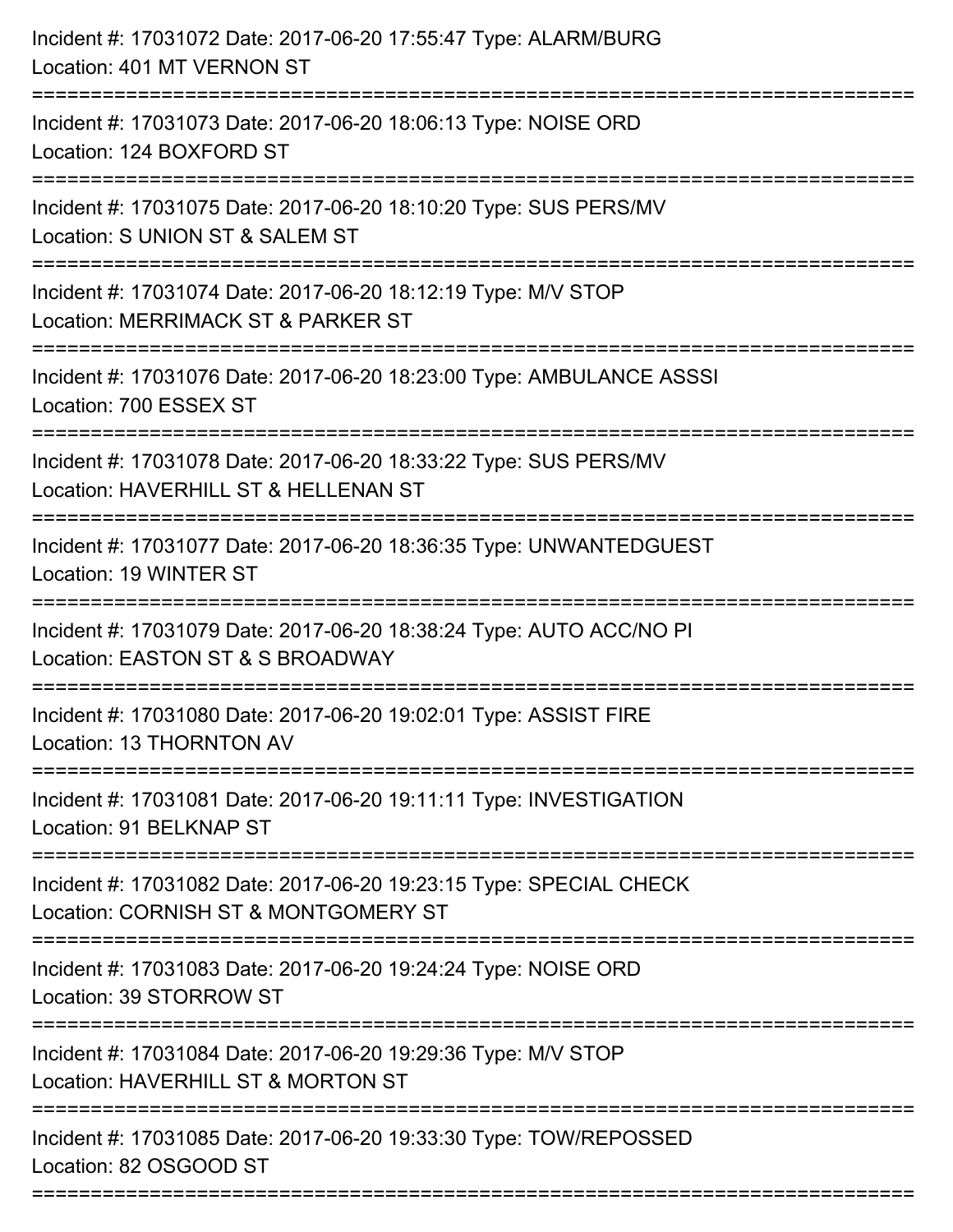Location: 679 ESSEX ST

| Incident #: 17031087 Date: 2017-06-20 19:45:37 Type: DISTURBANCE<br>Location: 42 MARBLE AV                                  |
|-----------------------------------------------------------------------------------------------------------------------------|
| Incident #: 17031088 Date: 2017-06-20 19:50:54 Type: ALARM/BURG<br>Location: ESSEX BEAUTY SUP. / 449 ESSEX ST               |
| Incident #: 17031089 Date: 2017-06-20 19:52:37 Type: ALARM/BURG<br>Location: LAWRENCE BOYS + GIRLS CLUB / 136 WATER ST      |
| Incident #: 17031091 Date: 2017-06-20 20:19:36 Type: SUS PERS/MV<br>Location: 416 S BROADWAY                                |
| Incident #: 17031090 Date: 2017-06-20 20:19:57 Type: DOMESTIC/PAST<br>Location: 33 WESLEY ST                                |
| Incident #: 17031093 Date: 2017-06-20 20:34:19 Type: DISTURBANCE<br>Location: 262 HAMPSHIRE ST                              |
| Incident #: 17031092 Date: 2017-06-20 20:35:59 Type: FIGHT<br>Location: 42 CENTRE ST                                        |
| Incident #: 17031094 Date: 2017-06-20 20:42:16 Type: GENERAL SERV<br>Location: SOUTH LAWRENCE EAST SCHOOL / 165 CRAWFORD ST |
| Incident #: 17031095 Date: 2017-06-20 20:44:15 Type: ALARM/BURG<br>Location: 51 GLENN ST                                    |
| Incident #: 17031096 Date: 2017-06-20 21:00:23 Type: WARRANT SERVE<br>Location: 85 S BOWDOIN ST                             |
| Incident #: 17031097 Date: 2017-06-20 21:07:26 Type: FIGHT<br>Location: 265 CRAWFORD ST                                     |
| Incident #: 17031098 Date: 2017-06-20 21:09:21 Type: ALARM/BURG<br>Location: 73 WINTHROP AV                                 |
| Incident #: 17031099 Date: 2017-06-20 21:17:25 Type: SHOTS FIRED<br>Location: ESSEX ST & GREENWOOD ST                       |
|                                                                                                                             |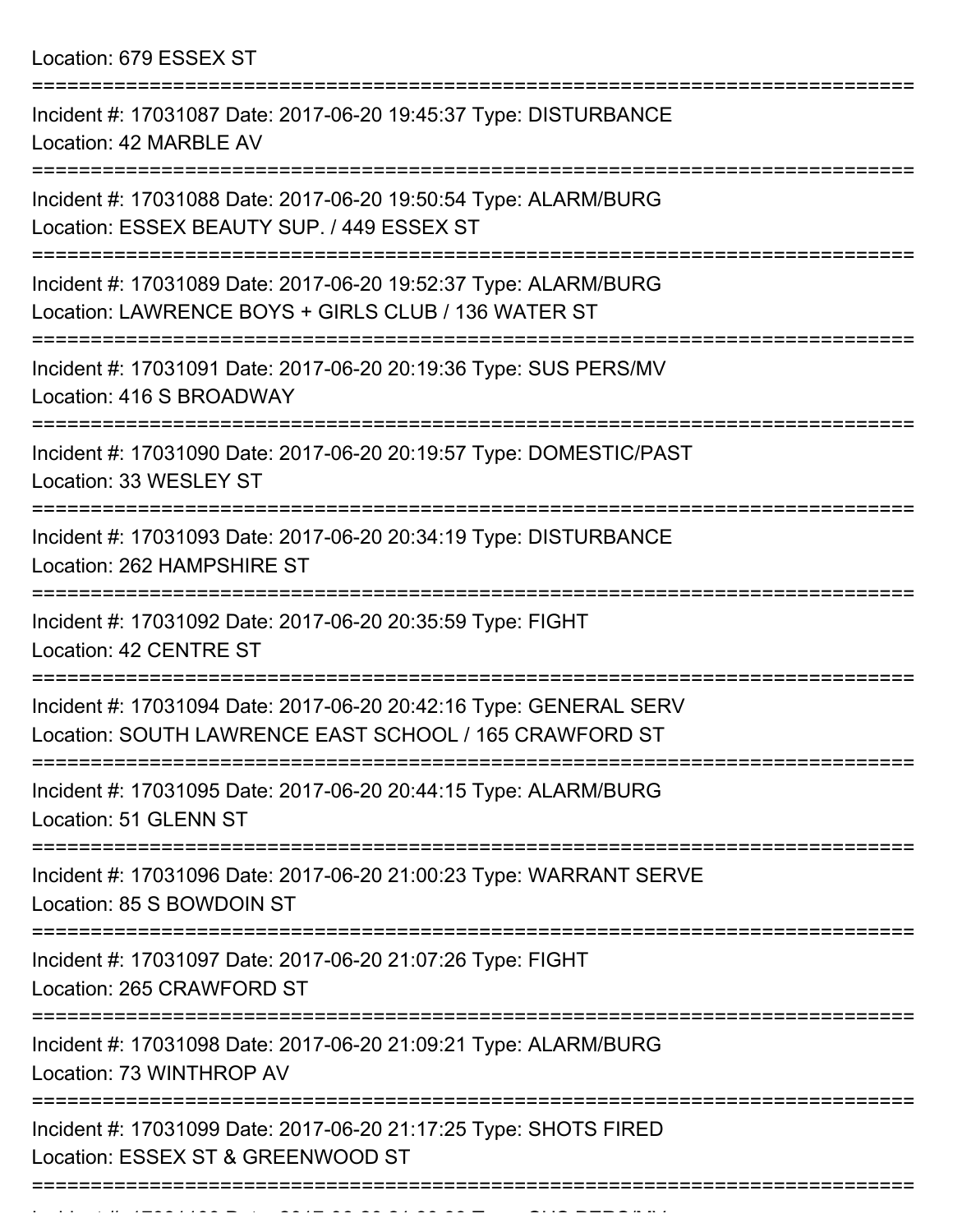Location: 65 FLORENCE AV

| Incident #: 17031101 Date: 2017-06-20 21:39:01 Type: GUN CALL<br>Location: 92 GREENWOOD ST                |
|-----------------------------------------------------------------------------------------------------------|
| Incident #: 17031102 Date: 2017-06-20 21:45:37 Type: GENERAL SERV<br>Location: S BROADWAY & SALEM ST      |
| Incident #: 17031103 Date: 2017-06-20 21:50:15 Type: GENERAL SERV<br>Location: 29 BUTLER ST #1            |
| Incident #: 17031104 Date: 2017-06-20 22:16:25 Type: SUS PERS/MV<br>Location: AMESBURY ST & COMMON ST     |
| Incident #: 17031105 Date: 2017-06-20 22:18:35 Type: DISTURBANCE<br>Location: 98 PARK ST                  |
| Incident #: 17031106 Date: 2017-06-20 22:24:01 Type: GENERAL SERV<br>Location: 57 ERVING AV               |
| Incident #: 17031108 Date: 2017-06-20 22:29:58 Type: DISTURBANCE<br>Location: LAWRENCE ST & PARK ST       |
| Incident #: 17031107 Date: 2017-06-20 22:32:33 Type: FIGHT<br>Location: EXETER ST & WINTHROP AV           |
| Incident #: 17031109 Date: 2017-06-20 22:40:04 Type: DISTURBANCE<br>Location: 25 SPRINGFIELD ST FL 3      |
| Incident #: 17031110 Date: 2017-06-20 22:48:28 Type: M/V STOP<br>Location: FALLS BRIDGE / null            |
| Incident #: 17031111 Date: 2017-06-20 22:55:34 Type: A&B PAST<br>Location: BRITISH CLUB / 86 CAMBRIDGE ST |
| Incident #: 17031112 Date: 2017-06-20 23:11:19 Type: WOMAN DOWN<br>Location: ESSEX MARKET / 175 ESSEX ST  |
| Incident #: 17031113 Date: 2017-06-20 23:18:01 Type: MAN DOWN<br>Location: AMESBURY ST & COMMON ST        |
|                                                                                                           |